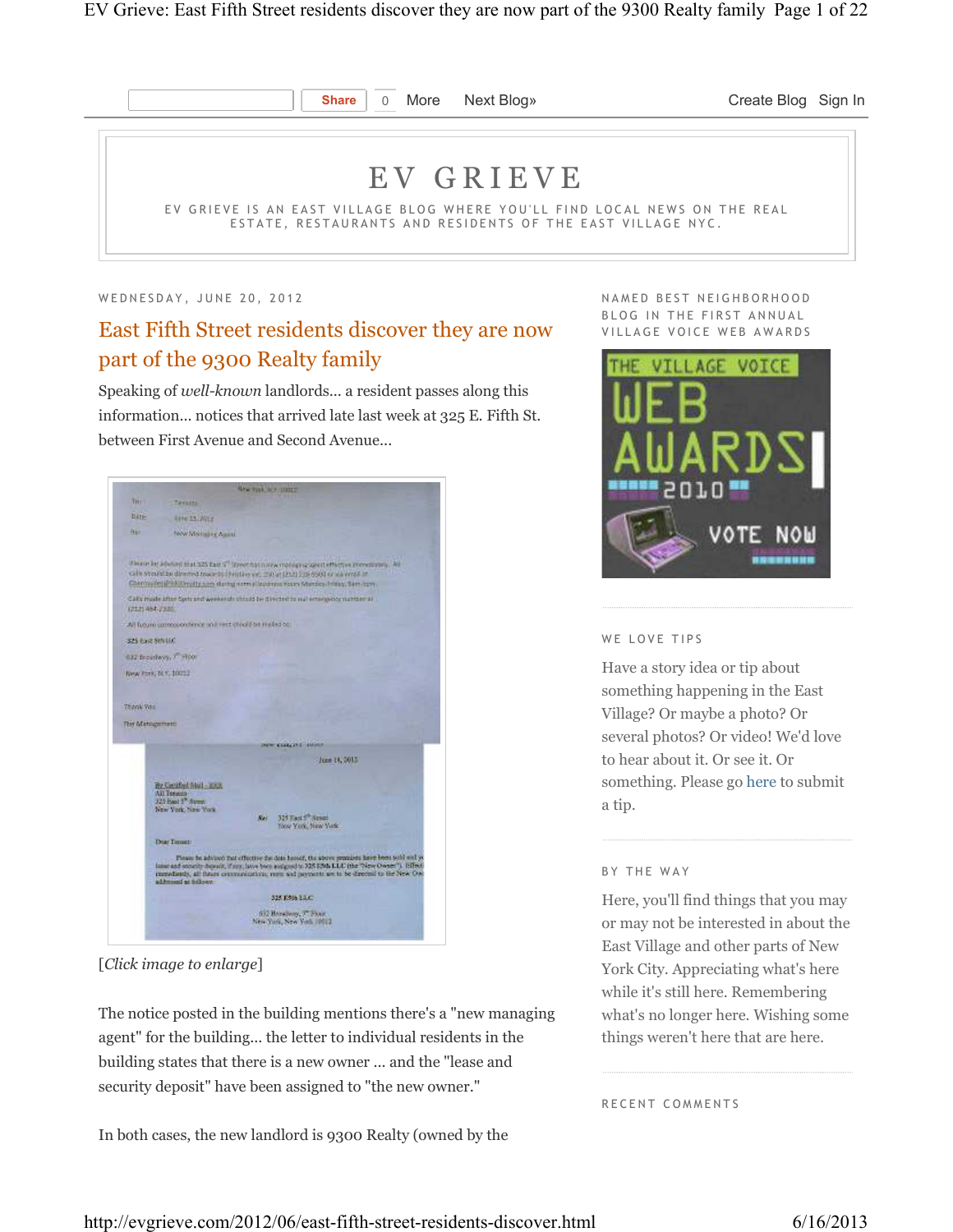notorious Croman Realty). *The Village Voice* put Steve Croman on their 10 Worst Landlords List a few years back, and the paper outlined his usual tactics: "badgering phone calls, endless lawsuits, and leaning on already hard-pressed tenants."

This article on tenant-landlord issues from the *Times* a few years ago specially addresses a tenant trying to get a security deposit back from Croman Realty.

In any event, we'll see what transpires here...

- 825. **C** SHARE

POSTED BYGRIEVEAT6:49 AM LABELS:9300 REALTY,CROMAN REALTY

### **N O C O M M E N T S :**

Post a Comment

**LINKS TO THIS POST** 

Create a Link

Newer Post Older Post

Home

Subscribe to:Post Comments (Atom)

Eden Bee commented on Feels Like First Time That You Lost: *But who will throw their pass out last?*

Anonymous commented on The Staging Obviously Sold This Avenue: *"BroHo" is classic. What are the neighborhood borders of BroHo?- East Villager*

Anonymous commented on Remedy Diner Makes Guest Appearance In: *Yeah, saw this commercial a few nights ago and laughed out loud. An empty-ish Remedy? Bah-hahaha!*

#### THE NOTORIOUS

L.I.B.E.R.A.T.I.O.N. commented on Bus Fire This Morning On Astor Place: *Oh. I thought it was the Death Star's ambient smoke.*

Marty Wombacher commented on Feels Like First Time That You Lost: *If someone just tossed this, well, that's just...cold as ice! (Sorry!)*

BT commented on Bus Fire This Morning On Astor Place: *It would be nice if the buses would turn the fuck off when they are parked there, instead of…*

EV Grieve commented on Bus Fire This Morning On Astor Place: *@pinheadYes. It had something to do with the first fare hike. Stupid Moses.*

Pinhead commented on Bus Fire This Morning On Astor Place: *I'm no expert, but wasn't there some fuss in the Bible about a burning bus?*

↑ Get Recent Comments Widget

SUBSCRIBE NOW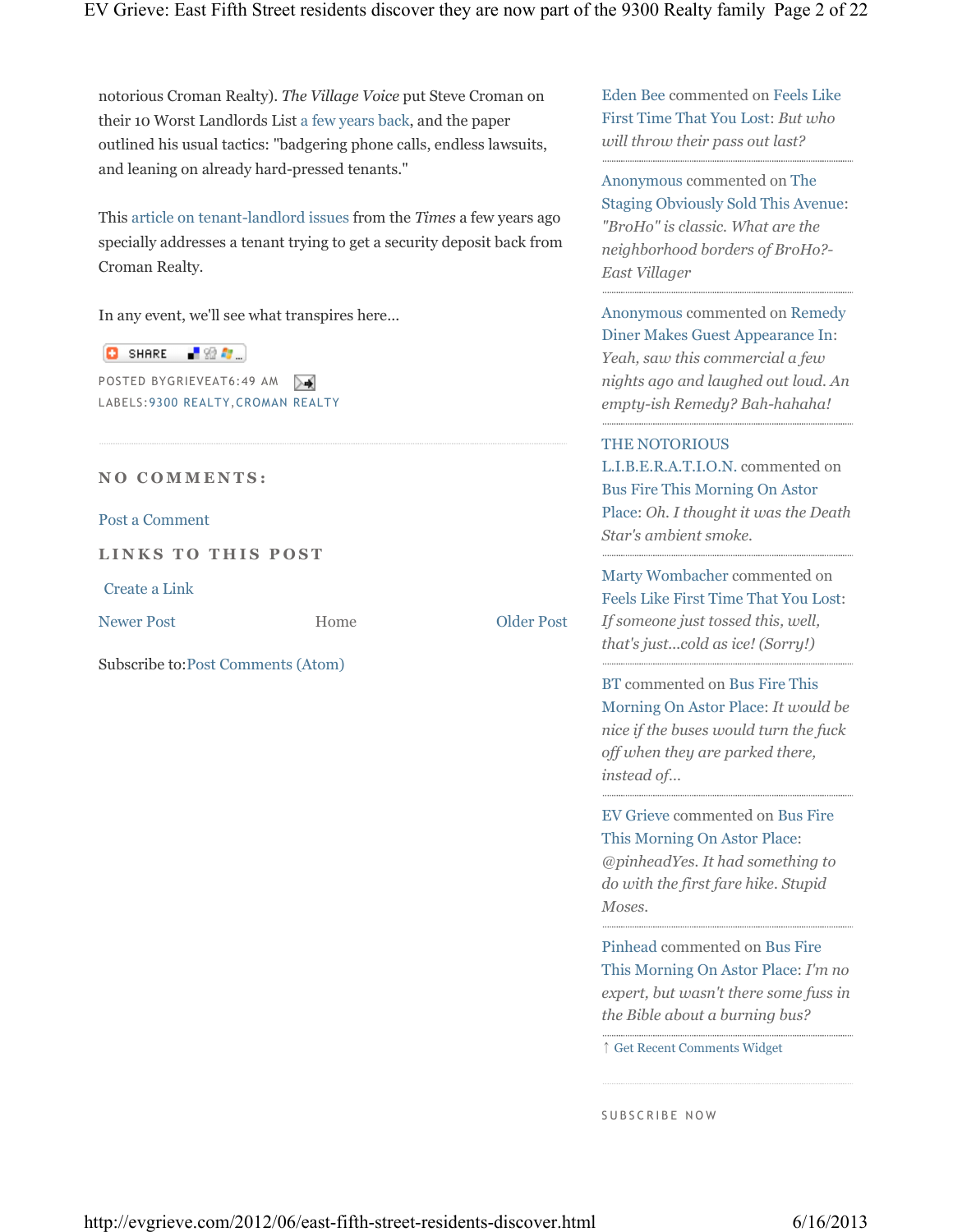EV Grieve: East Fifth Street residents discover they are now part of the 9300 Realty family Page 3 of 22



SITES OF NOTE Jeremiah's Vanishing New York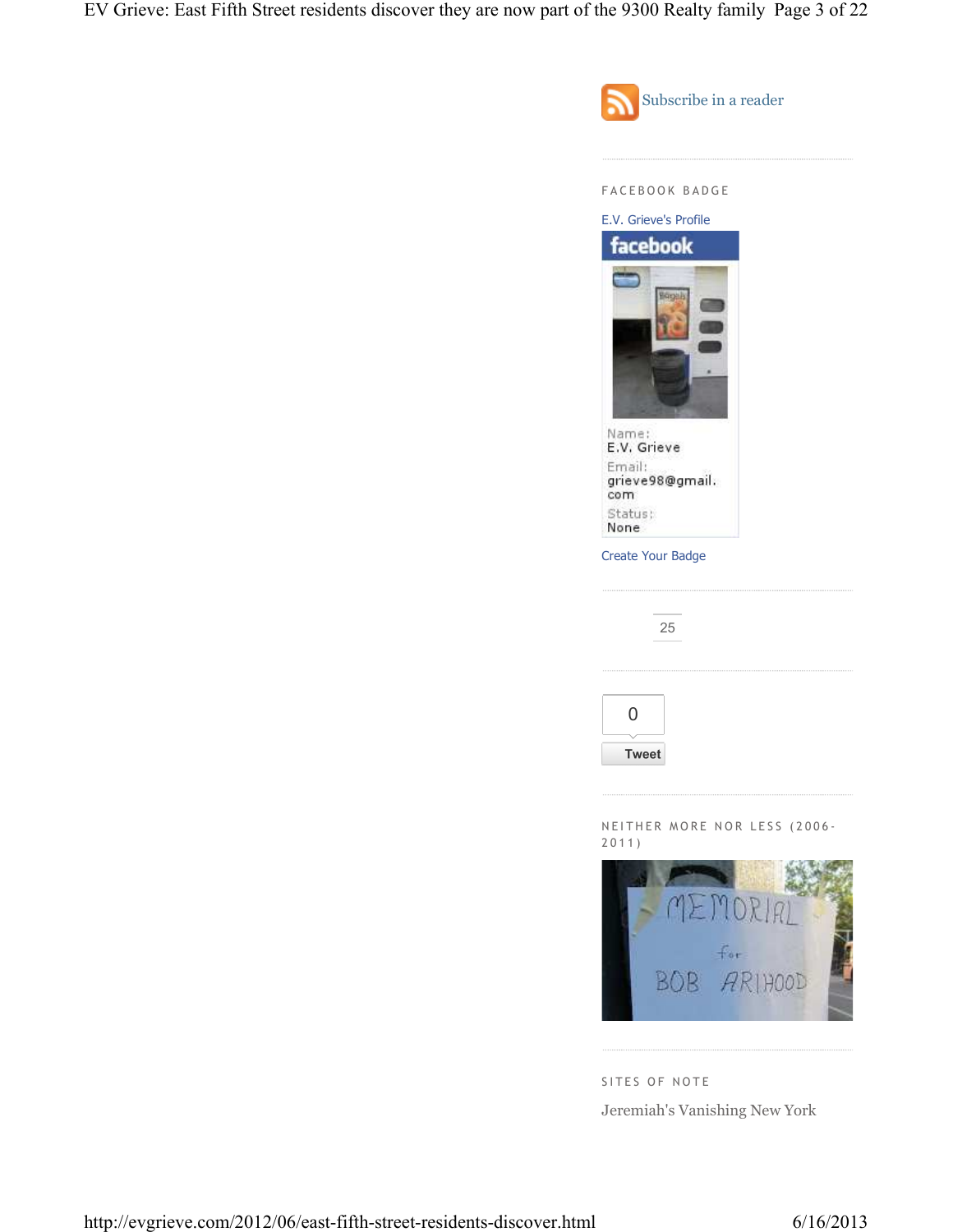The Grumbler Neither More Nor Less Nadie Se Conoce Flaming Pablum The Vanishing City Save the Lower East Side Mosaic Man Trail Runnin' Scared/Village Voice EV Heave New York Shitty City Room New York Observer/Real Estate **STUPEFACTION** BoweryBoogie Jefferson Siegel NEW YORK IN THE 1990's PHOTO ARCHIVE Nonetheless (former Esquared) The East Village History Project The Lo-Down GammaBlog East Village Radio The Gog Log Tripping With Marty Marty After Dark Occupy East 4th Street Escape Stuy Town jdx NoHo News Steven Hirsch **Crustypunks** Off The Grid/GVSHP James Maher Photography EV Transitions NY Through the Lens The Space at Tompkins NearSay East Village NYC the Blog NabeWise East Village Podcasts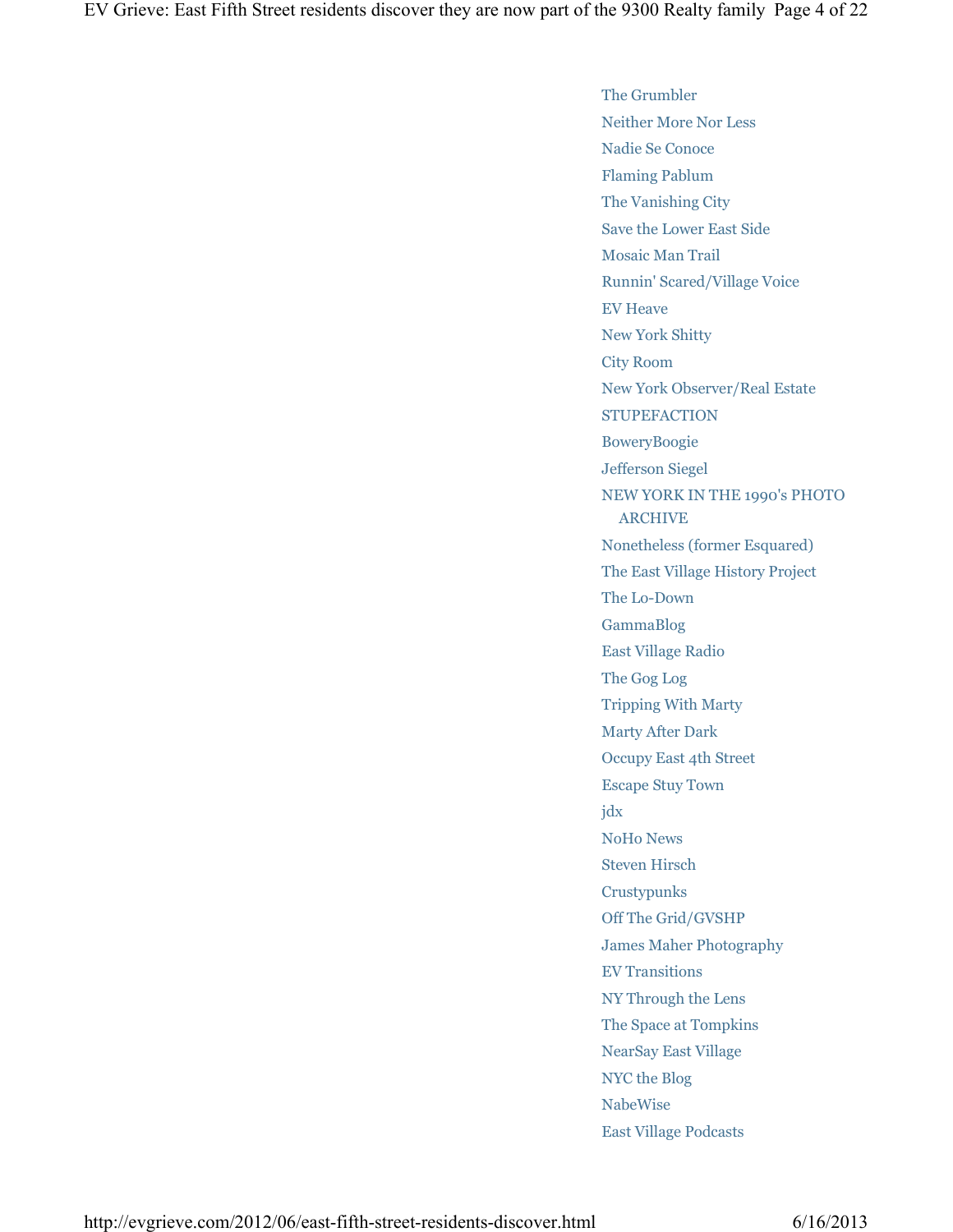

The Bowery Boys Twerking Hard in the East Village Not for Tourists Hotel Chelsea Blog Ephemeral New York NewYorkology Save St. Brigid's This Ain't the Summer of Love Metroblogging NYC Bank the Nine The Shadow The Villager Curbed Eater The Real Deal Gothamist Eugene Merinov Photography Lost City Forgotten New York Blah Blog Blah Daily Session HUNTER-GATHERER Greenwich Village Daily Photo Fading Ad Blog Kinetic Carnival (Coney Island) Wonderful and Delicious Blog About Town NYC Taxi Photo Queens Crap East of Bowery Scouting New York Slavs of New York Street Level Nathan Kensinger Photography Fine Blog Slum Goddess LITTLE STORIES AND MAYBE POEMS FROM NOW AND THEN Washington Square Park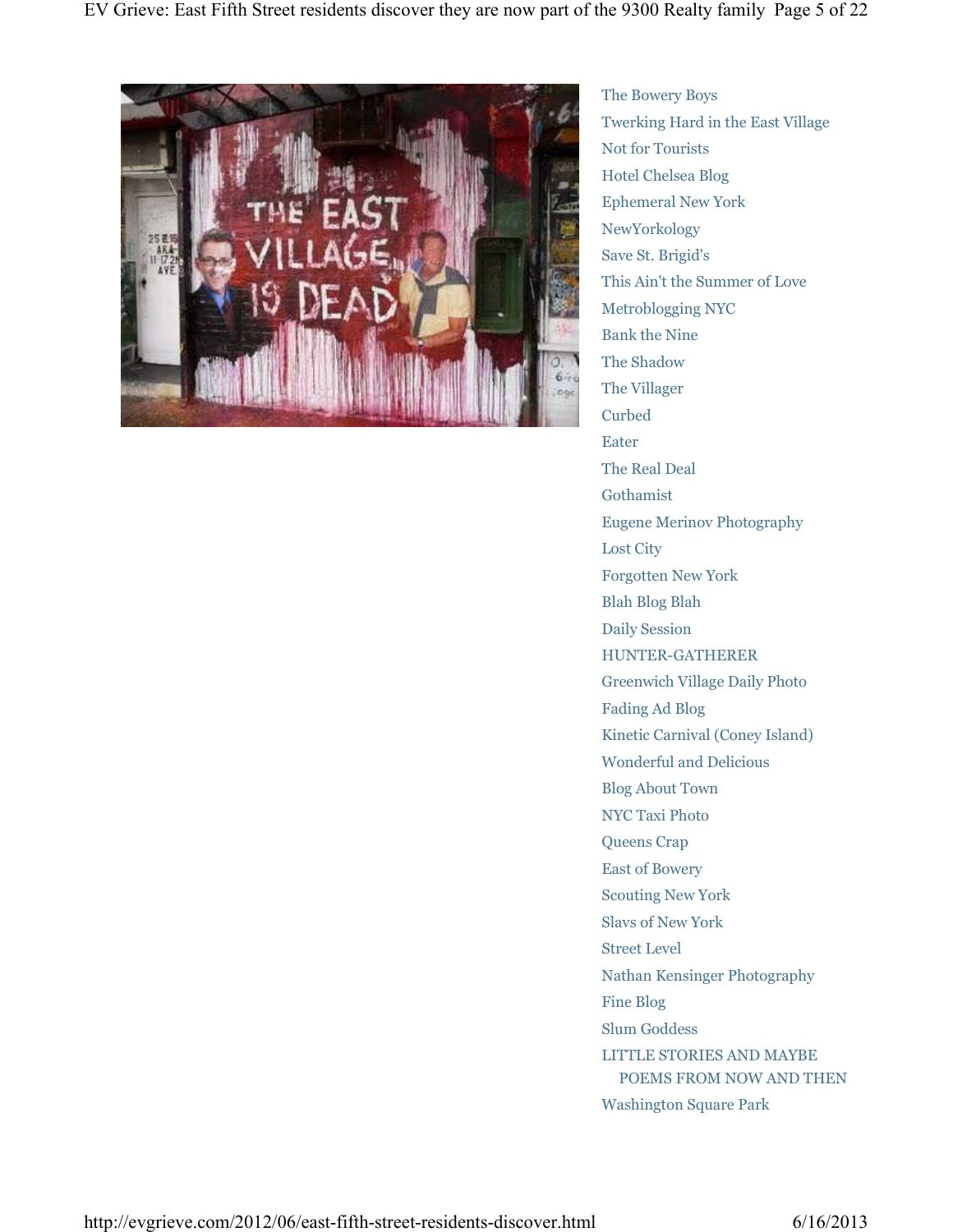# Patell and Waterman's History of New York Idealist in NYC Daily Intel Grub Street With Leftovers Melanie Melanie 2 Food Bank For New York City Gotham Lost and Found John Penley photo blog Roosevelt Islander Bowery Alliance of Neighbors East Village Eats Joonbug/Cultivated

### BLOG ARCHIVE

- ► 2013 (1589)
- ▼ 2012 (3348)
	- $\blacktriangleright$  December(252)
	- ► November(301)
	- ► October(289)
	- ► September(268)
	- $\blacktriangleright$  August(286)
	- $\blacktriangleright$  July(292)
	- $\nabla$  June(279)

Bloodwrestling and sprinkling in Tompkins Square P...

Georgia on my mind

Fender bending on Seventh Street and Avenue A

Chico's plywood reservations

Stage set for Alpha Women Attack the LES today in ...

New York continues to support the arts!

Tonight, tonight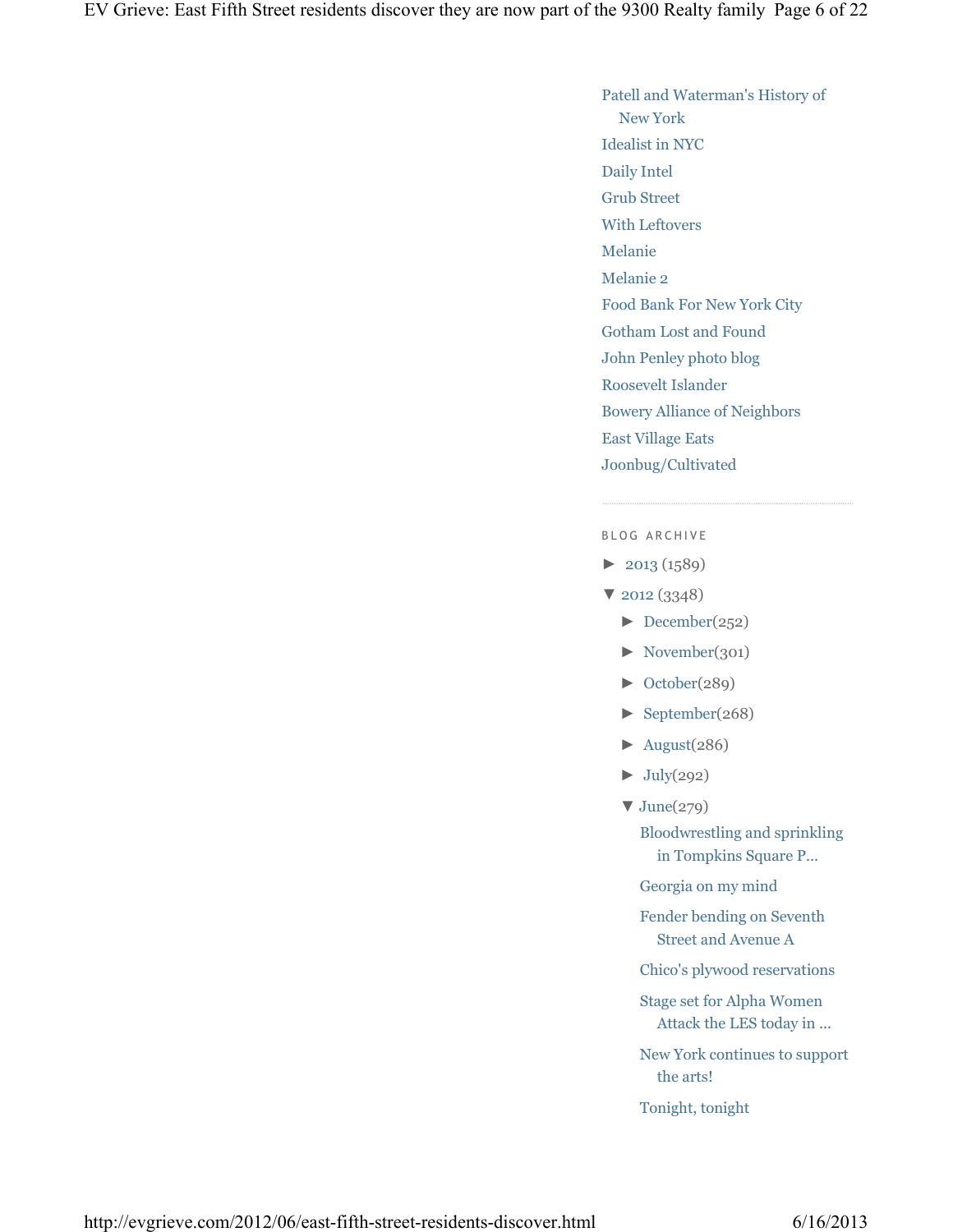Get a Leg up on your Independence Day

Desperate measures for more shade in the East Vill...

Alpha Women Attack the LES tomorrow in Tompkins Sq...

The CBGB Festival starts next week , and you can g...

CBGB lives! (in Savannah)

A merger and new stairs for St. Brigid's

UPDATED: Expect the howling to continue at former ...

DOH temporarily closes Yaffa Cafe on St. Mark's Pl...

[Updated] DOH temporarily closes Lucky Cheng's

Next stop!

Why you'll see Catherine Deneuve dressed like a do...

How was your free movie in Tompkins Square Park la...

Rock and roll over at Nice Guy Eddie's

A happy Schmidty ending

Prepping for 'Taxi Driver' in Tompkins Square Park...

Germany vs. Italy

Jane's Sweet Buns officially closed; Proletariat t...

Will you shop at the incoming Kips Bay Fairway?

[Updated] Reader report: Man clipped by bus on Ave...

Don't it make my brown wall blue

Let's take a look at the DeRobertis in-house baker...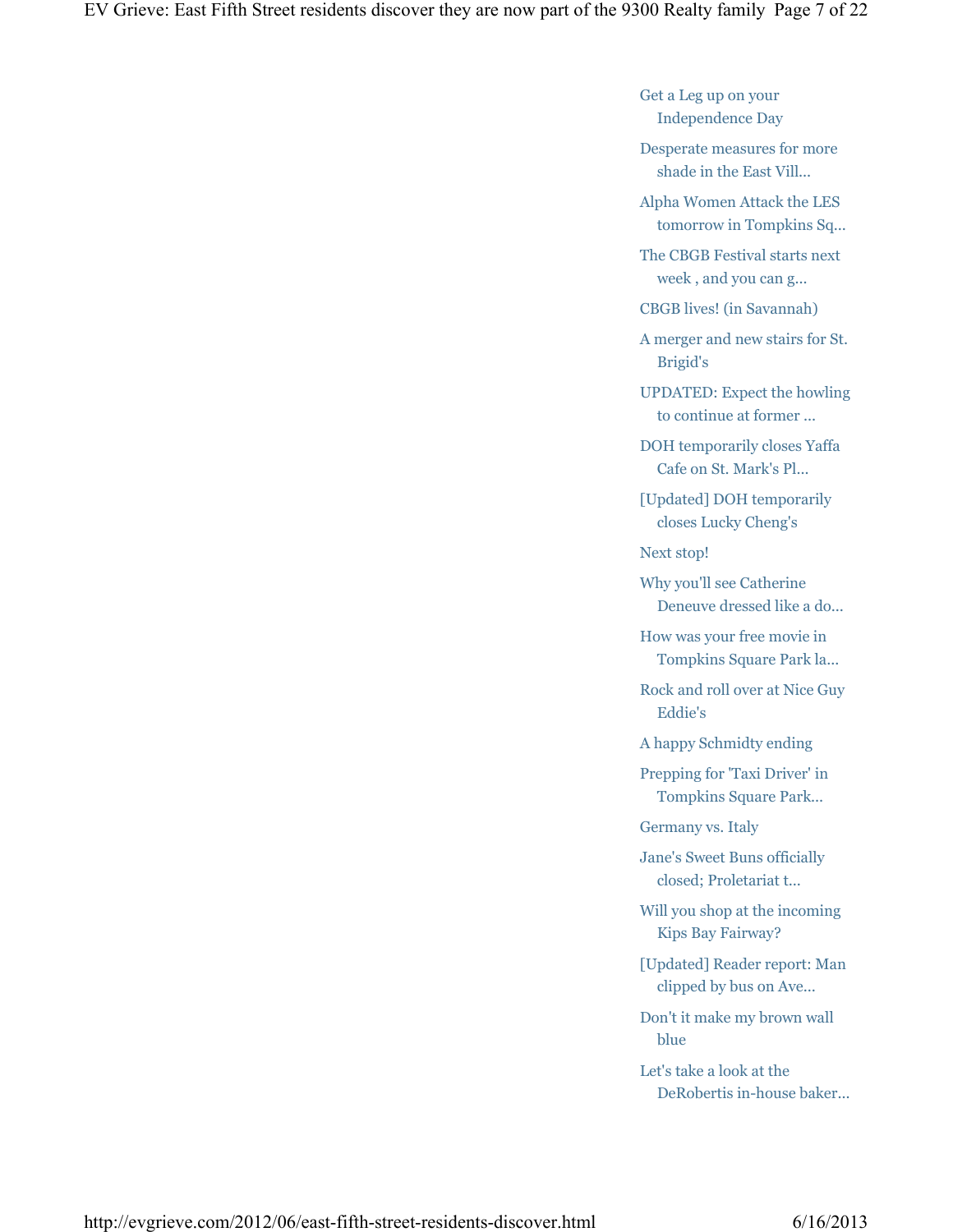EV Grieve: East Fifth Street residents discover they are now part of the 9300 Realty family Page 8 of 22

| SUBS. |
|-------|
|       |
|       |
|       |

U B S C R I B E T O

51 Astor Place wants the skyline to itself

Tonight, 'Taxi Driver,' plus more about 'Films in ...

Tonight through Sunday: 'Spring Pictures of the Fl...

About the Millennium Film Workshop

Iconic Hand Rolls opens tonight on First Avenue

Tyra Banks goes up on Avenue D

Here are photos of Schmidty, the missing parrot

At yesterday's hearing for the proposed East Villa...

Today in Union Square

Brian Rose: 'Even my photographs from 2010 are beg...

Forget about the rumor that Nice Guy Eddie's is be...

Ben Shaoul planning a 3-story addition at 31-33 Se...

From Kingston with love

This is what a pawn shop on East 10th Street looke...

The Last Hurrah: Teneleven is closing after this S...

Have you seen this bird?

Noted

New 7-Eleven signage almost makes IHOP less notice...

Another way to help the St. Mark's Bookshop — with...

EV Grieve Etc: Mourning Edition

East Village landmarking hearing set for this afte...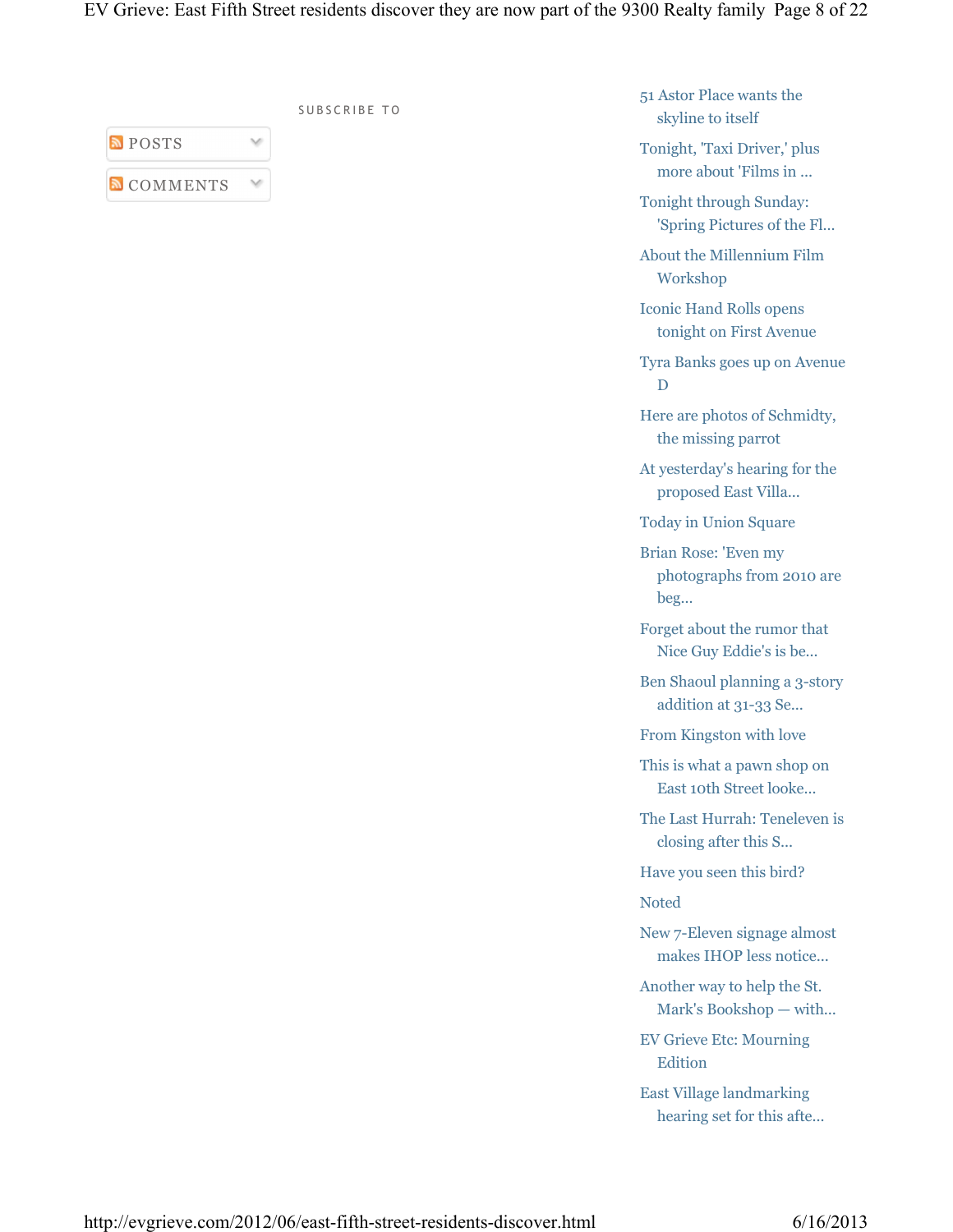Report: Crusty trouble at St. Mark's Church in-the...

East Village Social is now open on St. Mark's Plac...

Avenue B is for Bistro Avenue?

FINALLY, your chance to share a studio with 5 guys...

From ConEd to shining ConEd

I Know What You Did Last Summer

[Updated] New red-tailed hawk delights crowd in To...

Wet yarn

Here is what's left of the tree that fell this mor...

Updated: Life Cafe closing Bushwick outpost

More details about Friday afternoon's stairwell co...

[UPDATED] With new restaurant opening this week, w...

Large branch falls on East 14th Street

Here is the new home for the Lower Eastside Girls ...

Ray's is now selling popcorn

21 E. First St. rises

Beyond Sushi is the name of the restaurant taking ...

Perhaps the new owners of 200 Avenue A would consi...

Chico's latest ad mural on East 10th Street

From the EV Grieve Lost and Found

Memorial grows for Roxana Sorina Buta on Union Squ...

Mystery Lot Book Club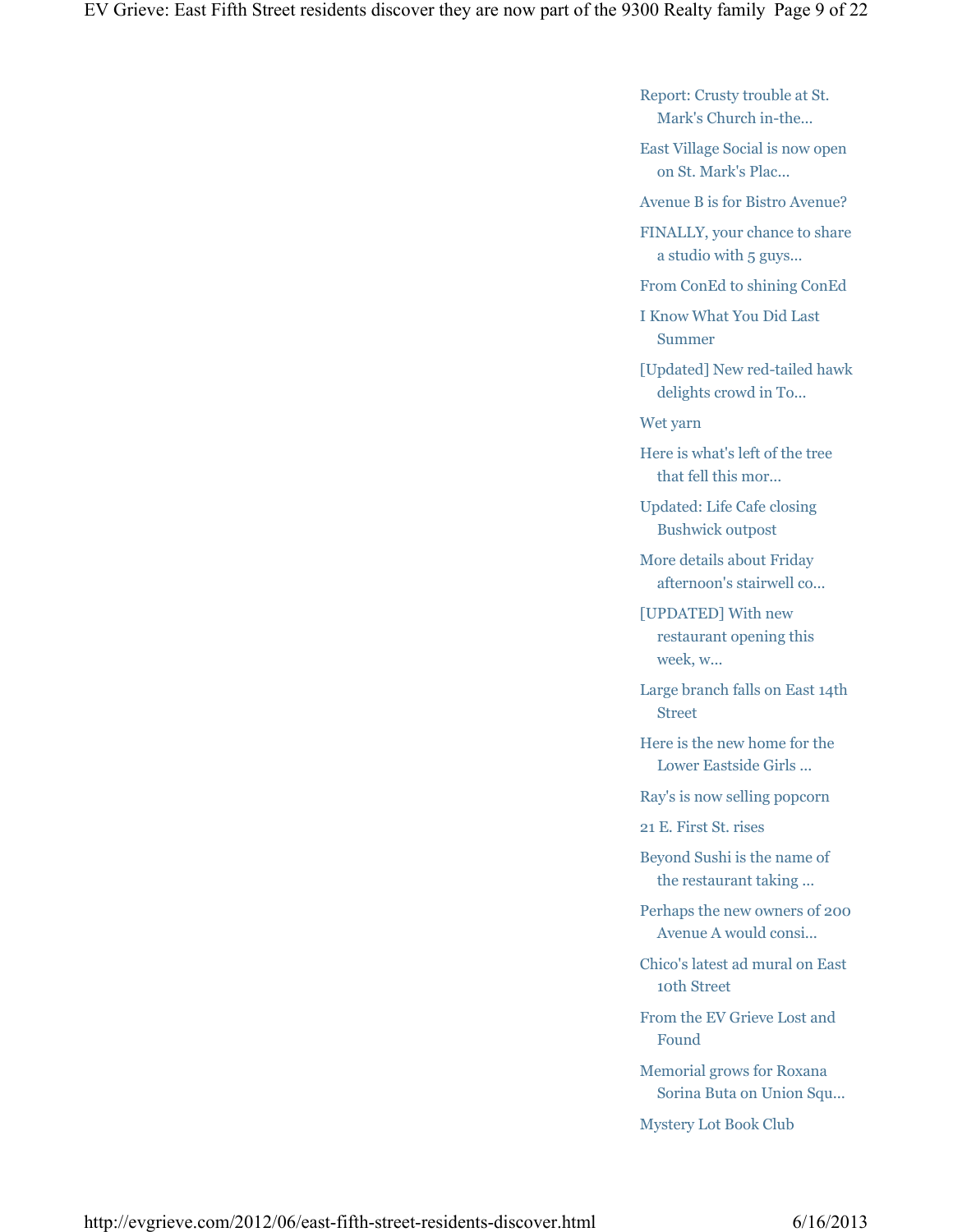Week in Grieview

Tahini closed for good on Third Avenue

The Amazing Spider-Man

**Sassy** 

Reader report: Man arrested for carrying machete o...

Annual Anthology Film Archives benefit happening M...

Still dog life in Tompkins Square Park

Marshal seizes Cozy Lounge on East First Street

Breaking: Workers remove tarp from second tower at...

Sinkhole repairs continue on Seventh Street

So let's try the free screening of the French thri...

At the start of the annual NYC Drag March

Work continues on East Seventh Street sinkhole

Storm Center

Reader report: Woman injured in fall on under-cons...

Zapped!

'Hearts' of darkness

Looking at (the former) Nice Guy Eddie's this afte...

Moving truck stuck in East Seventh Street sinkhole...

2 hours until Germany-Greece at Zum Schneider

Rents going up, duh

Cabrini Center patients out by the end of today; c...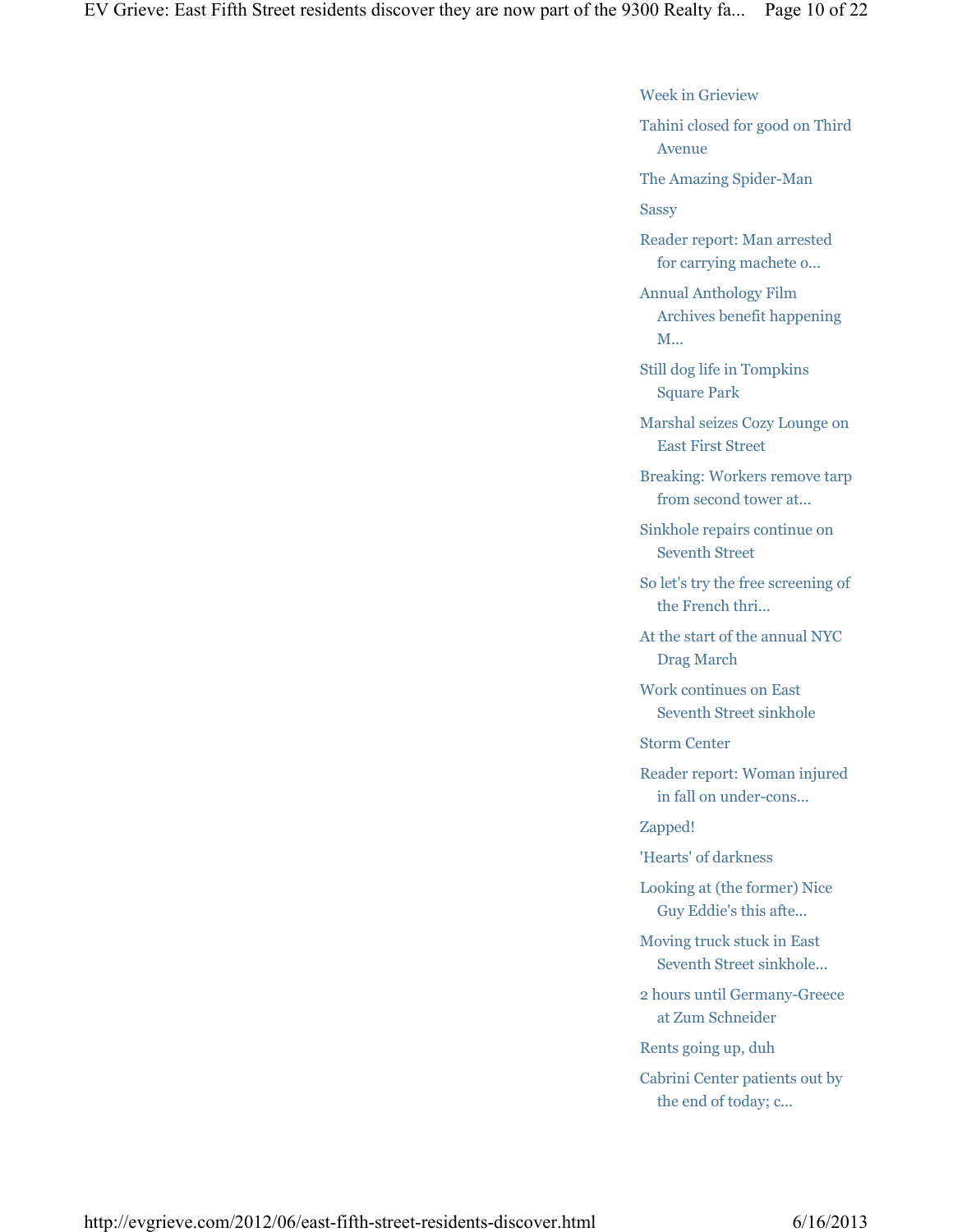What it costs to live in newly renovated apartment...

After 20 years, Magic Fingers, Old Good Things clo...

[UPDATED] Free film (to watch) tonight in Tompkins...

No! No! No! This is the SUMMER OF THE BEES!

CBGB Film Festival announced; new Clash film on ta...

Thank you, and good night

Balloons and things

Workers remove Cabrini Center awning on East Fifth...

2 East Village streetscenes this morning

What is happening with the Bowery Poetry Club?

Building that houses Odessa Cafe and Bar for sale ...

Jane's Sweet Buns 'is currently under construction...

Tree asks, Don't pee on me

The tower of Brigid

EVG respost: The best outdoor spot for free air co...

From the Boardwalk at Atlantic City... on East 12t...

Report: Arrest made in East Fifth Street stabbing ...

An antiques roadshow on East 12th Street

Looking for a few good landlords

East Fifth Street residents discover they are now ...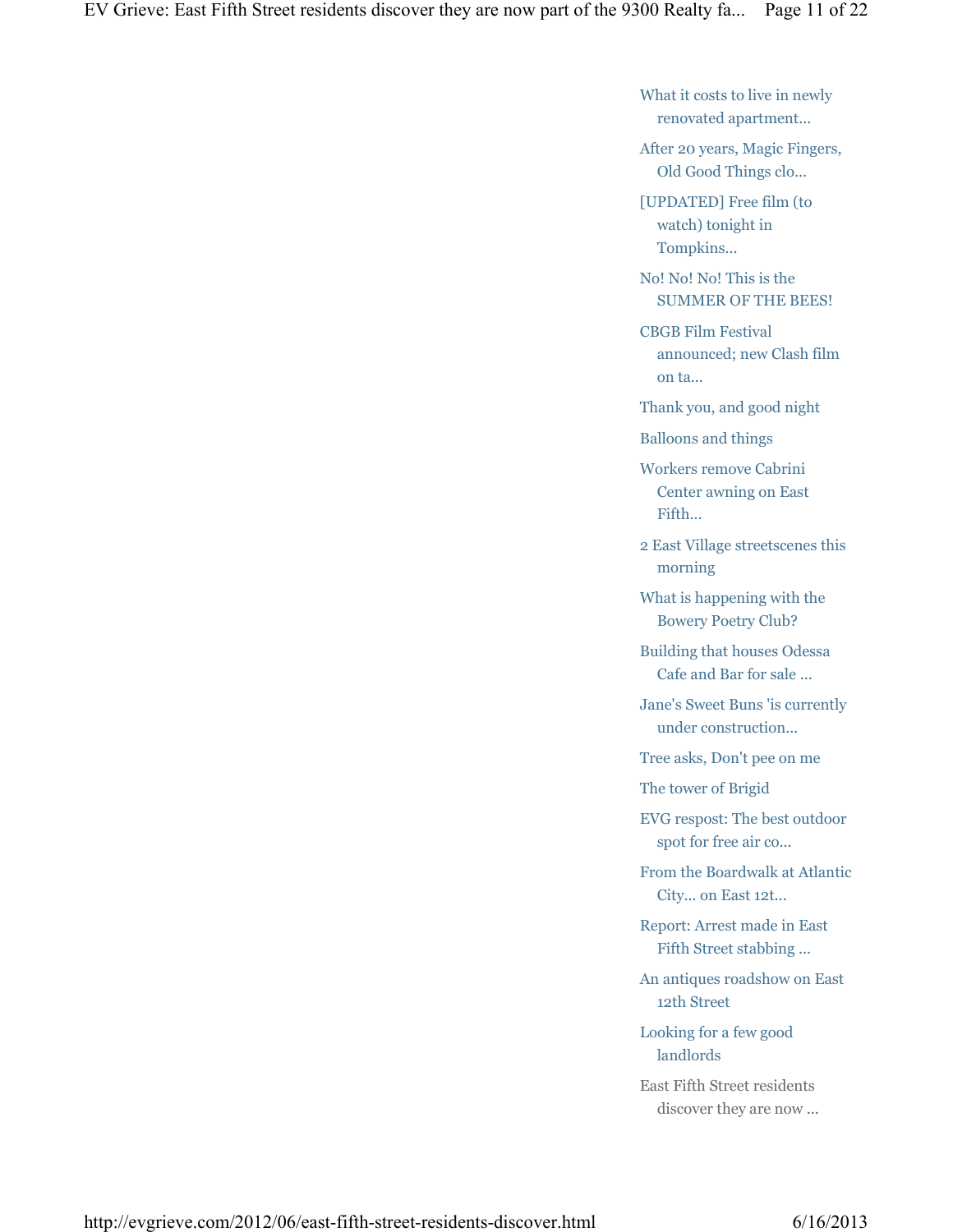Summertime in New York City: The East Village 1991...

Here's one of the towers at St. Brigid's

Mystery digging at 35 Cooper Square

Noted

Noted

Free iced things tomorrow

EV Grieve Etc.: Mourning edition

From wigs to veggies on East 14th Street

Live above Kelly's Sports Bar on Avenue A for \$12,...

The new restaurant for the former Bowery Wine Co. ...

Linen Hall seeks sidewalk cafe

Starbucks sidewalk cafe returning to Second Avenue...

Free tonight: "Permanent Vacation," Jim Jarmusch's...

And how was your Monday night?

Help find this East Village resident's stolen artw...

EV Grieve Etc.: Mourning edition

Are these dangerous intersections on the Bowery?

Has Jane's Sweet Buns closed?

Atlas Barber School space on the market

'Boardwalk Empire' returns to the East Village tom...

Sidewalk's new-look sidewalk cafe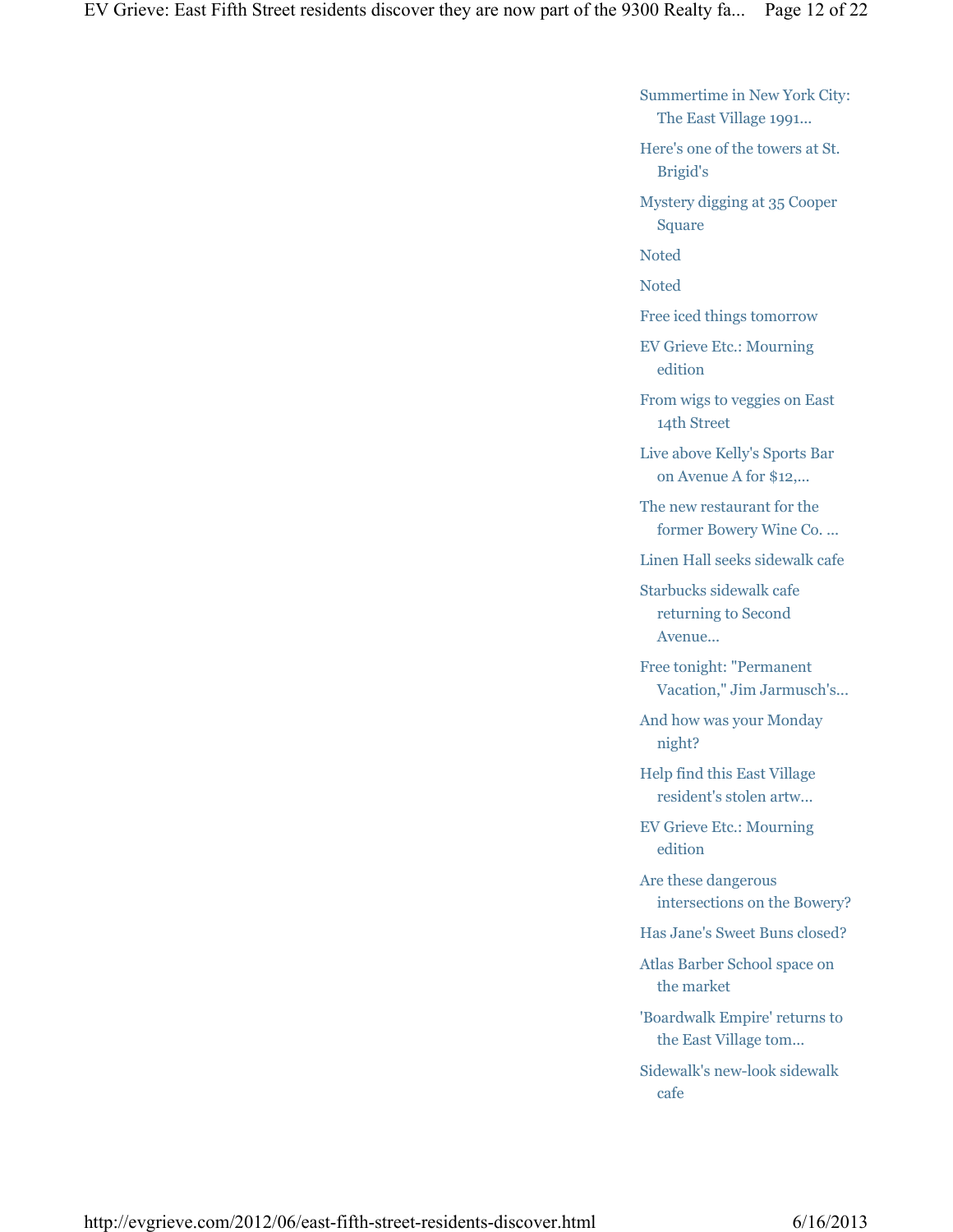Signage appears at new hotel on the Vegas strip th...

Last night at Nice Guy Eddie's

And how was your weekend?

Somewhere along the High Line

Week in Grieview

Billie Joe has a boner

Father Knows Best

East River Bandshell and the NYC Pride Rally

Today in photos of a plush horse rocking chair cur...

End of the evening shift at the Stage

Street fair! Street fair! Street fair!

In a lonely place

EV Grieve Etc.: Mourning **Edition** 

Final preparations at Nicoletta, opening tonight a...

Live in this historic East Village synagogue (with...

Mysterious plywood arrives at Mystery Lot

Meanwhile: Don't delay, sneak in today!

Nightclub starter kit for sale on Avenue C

This is what a shaved ice stand on Avenue B looked...

Digging in at 74-84 Third Avenue

Hot and Crusty workers asking for respect on 14th ...

Hello Kitty not allowed in dog run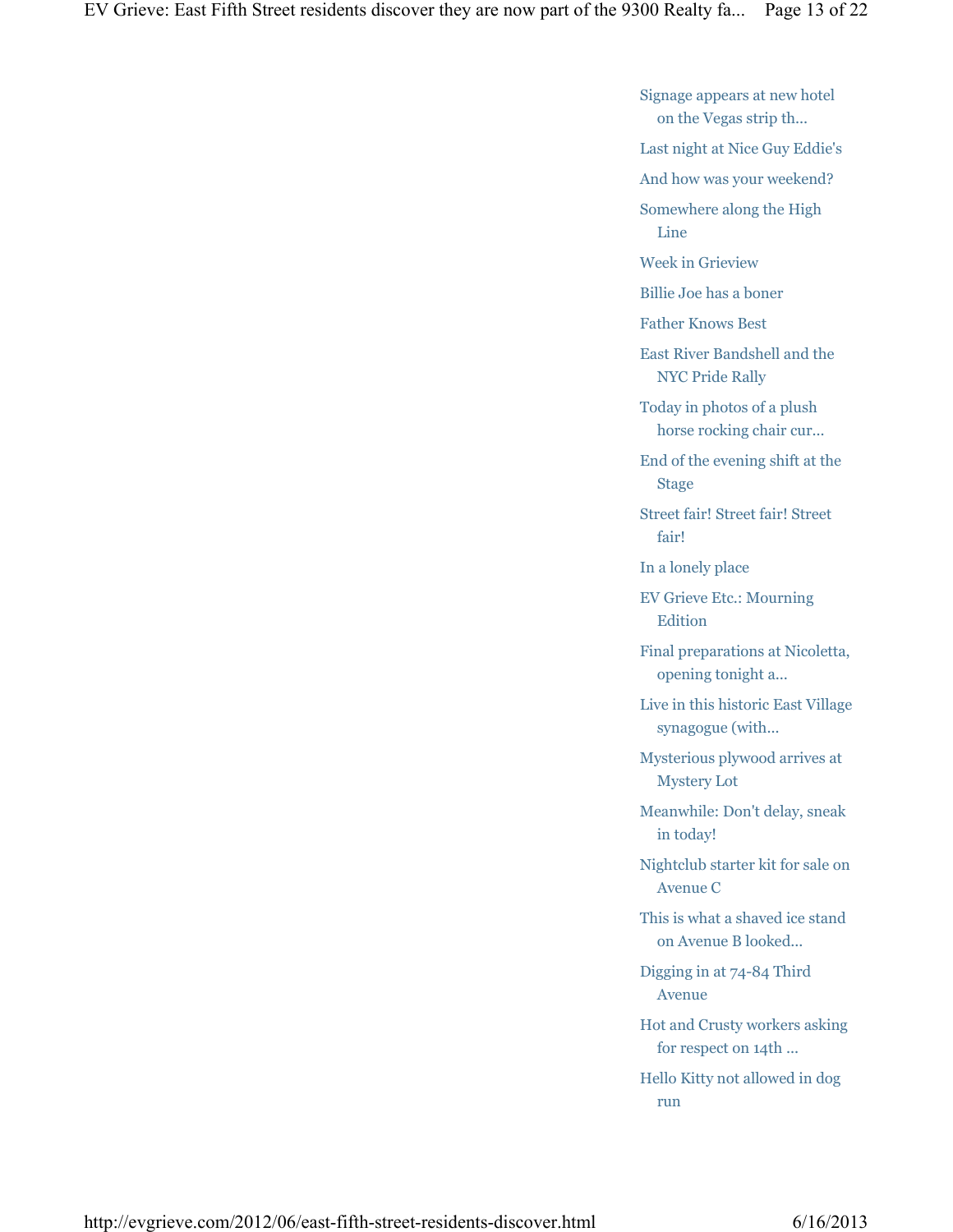EV Grieve Etc.: Mourning edition

'Totally Clueless' in the East Village today

How do we feel about the Kiss mural outside Nice G...

'Established food operators' wanted for former Pol...

Workers just as bored with 7- Eleven as we are

You can now rent Bret Easton Ellis' apartment in t...

- What's taking over the TenEleven space on Avenue C...
- Nice Guy Eddie's closing Sunday

Is Ian Schrager going to build a hotel on the Bowe...

Meanwhile, thoughtless construction equipment ruin...

Is it time to leave the East Village?

Bowery Electric's new-look entrance; plus a new li...

165 Avenue B back on the market

Your 'Saints of the Lower East Side'

Mission in the rain

Someone finally bought this home after four years ...

EV Grieve Etc.: Mourning edition

The Bean's First Avenue location opens Thursday

Starbucks confirmed for 219 First Ave., former hom...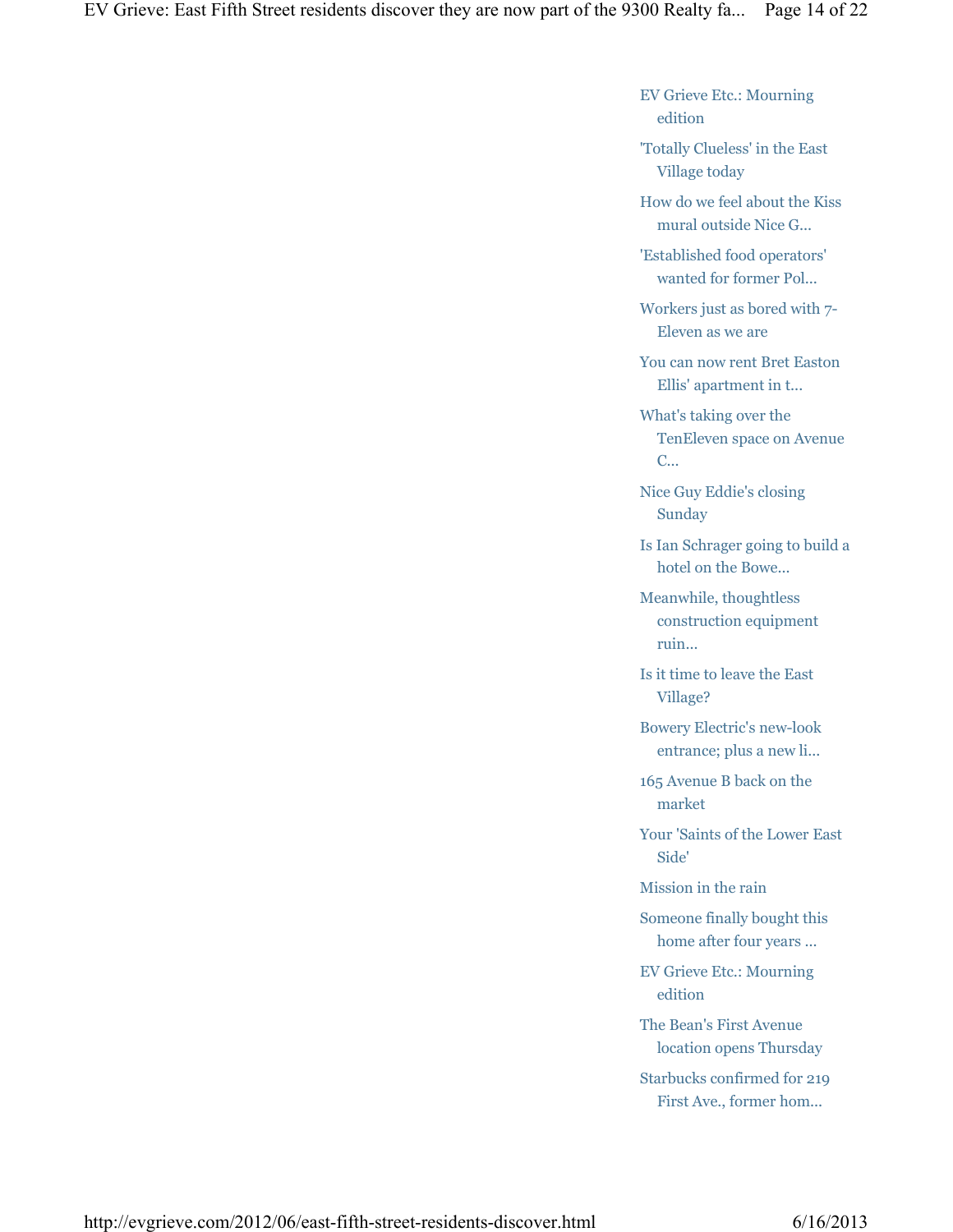All is well in air-conditioning land along East Se...

Your chance to make this East 13th Street building...

No Nukes tonight in Tompkins Square Park

Taylor Mead still loves the neighborhood

Noted

This afternoon outside 100 Avenue A

EV Grieve Etc.: Mourning edition

The main event on East Sixth Street at First Avenu...

Peeling off the Gin Palace plywood on Avenue A and...

Breaking: Huge truck parks outside the David Schwi...

Construction starts this week at Karl Fischer-desi...

Celebrating the host countries of Euro 2012

Rudy Volcano now open on Avenue C

Things that you cannot make up on Third Avenue: Yo...

La Betola now open on East Sixth Street

A Nicoletta for every window

The Feast of Corpus Christi

Lynch Pig in Tompkins Square Park today

Week in Grieview

Puke Island this afternoon in Tompkins Square Park...

Updated: Memorial for murder victim on East Fifth ...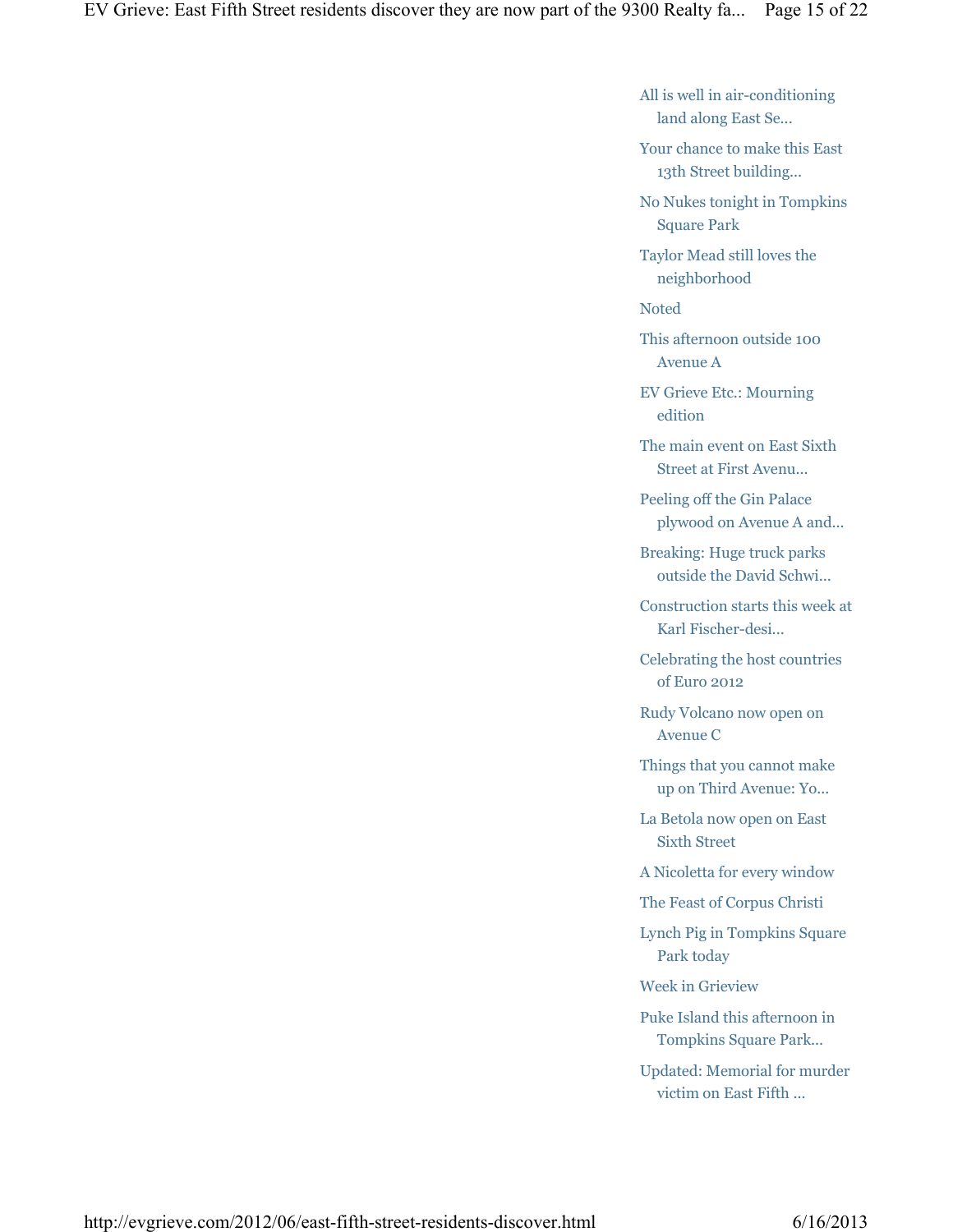Today in Tompkins Square Park

Noted

[Updated] Report: 31-year-old man stabbed to death...

Tompkins Square Middle School carnival is today

Fireflies!

A song for you to roller skate to this weekend

Dead tree removal in Tompkins Square Park today

The CBGB biopic will have authentic toilets

About Max Fish in Asbury Park

Angel Ortiz decking out Tshirts on East 11th Stre...

Behold the rear of the Schwimmer mansion

New owners, hours in store for Flea Market Cafe on...

We like this cookie mural, but Tony Goldman does n...

Toy excavator spotted at 35 Cooper Square

And now, a photo of Anthony Bourdain at The Burger...

This is what a 'house of hospitality' on East Firs...

At the New York Funny Songs Fest

Updated: Tompkins Square Park loses another tree

Summer movies returning to Tompkins Square Park; '...

EV Grieve Etc.: Mourning edition

Supper and Lil' Frankie's turn 10; plus free tix f...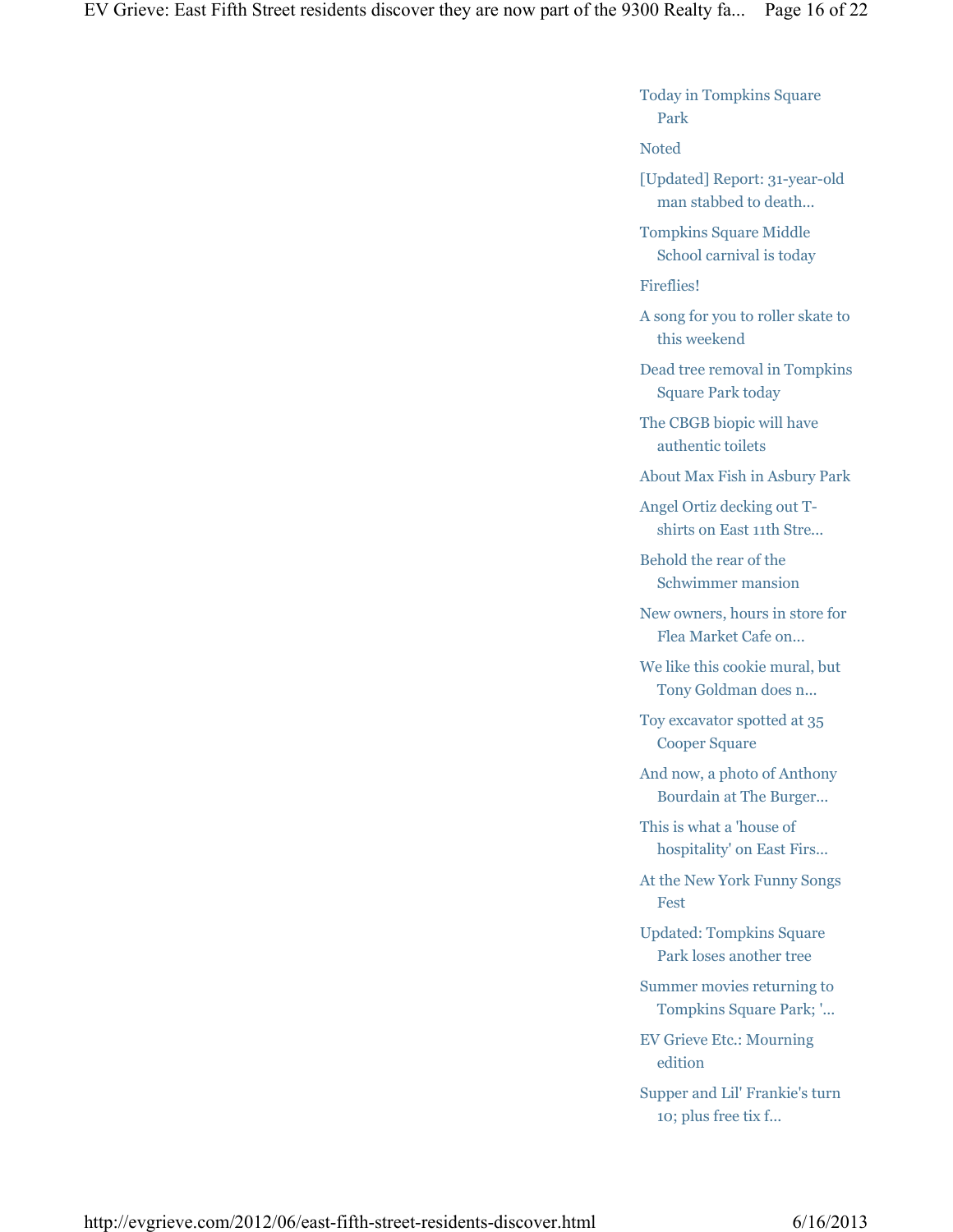The last days of the Mystery Lot

Two 7-year-old East Village students on loving boo...

The walls come tumbling down at 154 Second Avenue

Bite Me Best looks awfully closed on Avenue C

Honoring Harry Greenberg in Tompkins Square Park

Cops temporarily close Amona Deli & Grocery on Eas...

The parking apocalypse

EV Grieve Etc.: Mourning edition

[Updated] First sign of future construction About ...

East Third Street lot in contract; city OKs Karl F...

The sound of storage on East Sixth Street

Babel expanding on Avenue C

White Plains bar-restaurant owner looking to open ...

Faith

EV Grieve Etc.: Mourning edition

Report: NYPD investigates possible suicide at 104 ...

As the for rent signs turn at 34 Avenue A

Four seasons at 51 Astor Place

Reader report: TenEleven closing at the end of Jun...

Hardcore/punk cassette art at L'asso EV

34 Avenue A scratches again (again)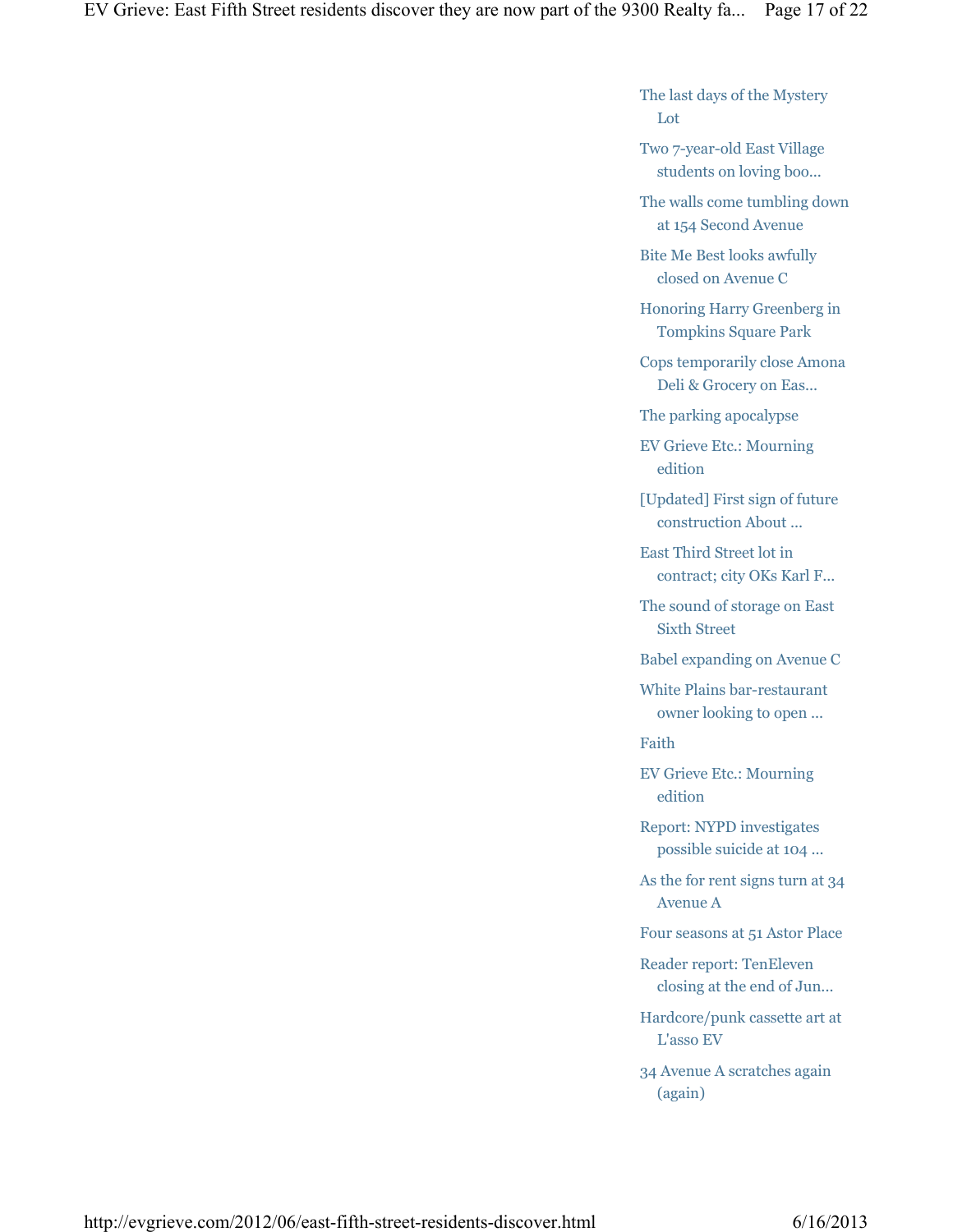A sidewalk shed exits outside Vazac's

EV Grieve Etc.: Mourning edition

Howl! Festival links recap

[Updated] Hotel Toshi takes up residency at newly ...

21 E. First St. has its first floor! (Sort of...)

As the for rent signs turn at the former Amato Ope...

Steve's on the Bowery is for lease

Weekend recap: Julius Klein leaves the East Villag...

Meatball Factory back to meatballs, plus sangria, ...

And how was your weekend?

Low Life wraps up the Howl! Festival

How was your double rainbow?

The Post making the case that it will be the Summe...

[Updated] Blood outside Fine Fare

Art Around the Park, Part II

Meanwhile, at the Ow! Festival

Art Around the Park, Part I

Chico's Basquiat

Allen Around the Park

Let's get this Arty Started

A lot of Howling...

Art Around the Park, in progress

How about some more gelato for Second Avenue?

Canvassing Tompkins Square Park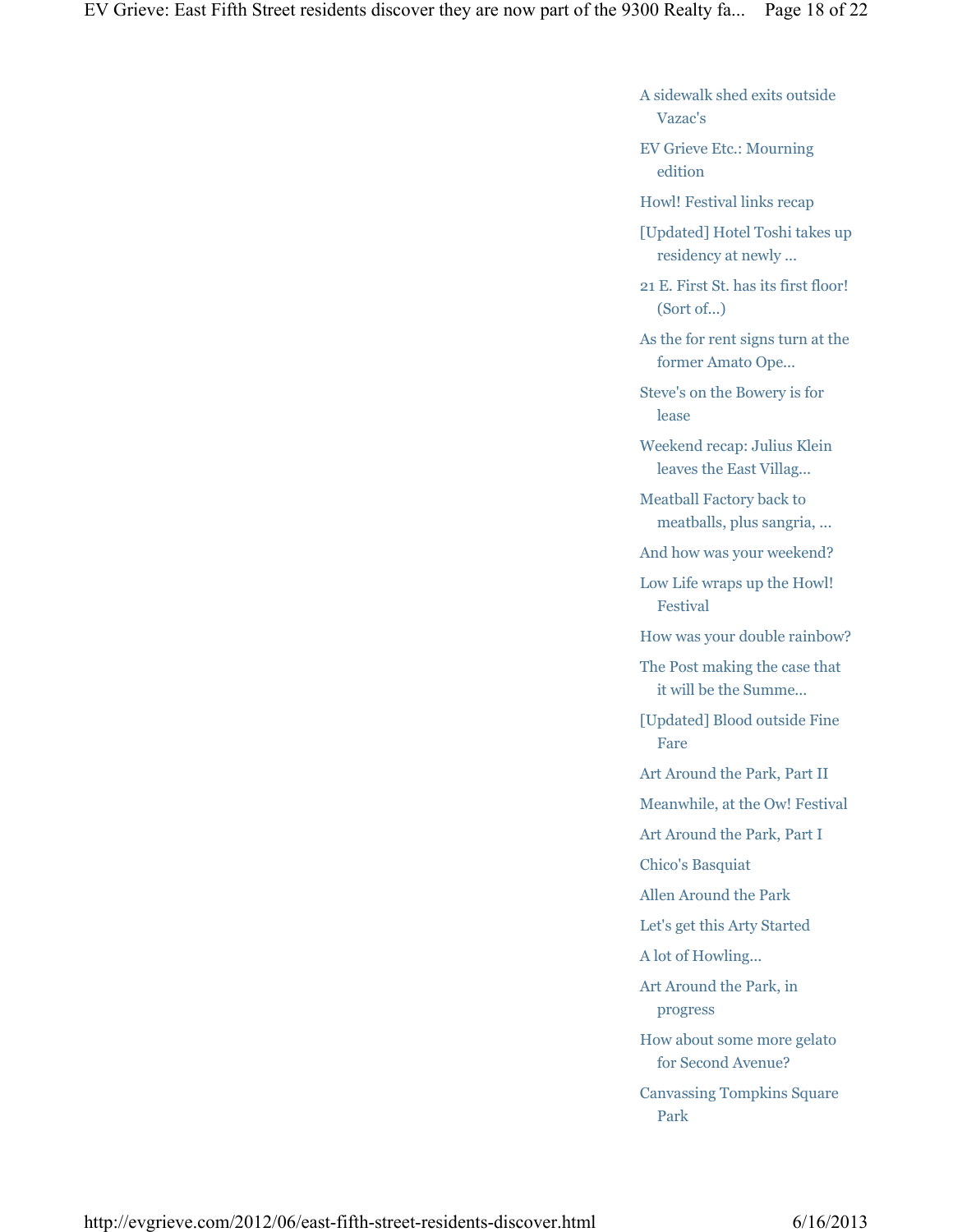In case you were going to hang out in a cemetery t...

Noted

Subway, 108 First Ave., 9:07 p.m., June 1

Breaking: The Pudgie's-Nathan's-Arthur Treacher's ...

Of 'Mice' and Mo-Dettes

[Updated] Julius Klein has left the East Village

Countdown to Howl!

Also, be on the lookout for walking crosswalk sign...

EV Grieve Etc.: Mourning edition

White Rabbit Coffee officially opens today (with s...

What will this be the summer of....?

Why yes — you can rent an apartment on East Fifth ...

Alejandro is missing has been found

[Updated] 6 months after drug bust, Sunburnt Cow r...

3 East Village restaurants closed this past week

People still miss the Mars Bar

This is what ABC No Rio looked like on May 27, 201...

- ► May (316)
- $\blacktriangleright$  April (237)
- $\blacktriangleright$  March (283)
- $\blacktriangleright$  February (261)
- ► January (284)
- $\blacktriangleright$  2011 (3659)
- $\blacktriangleright$  2010 (3045)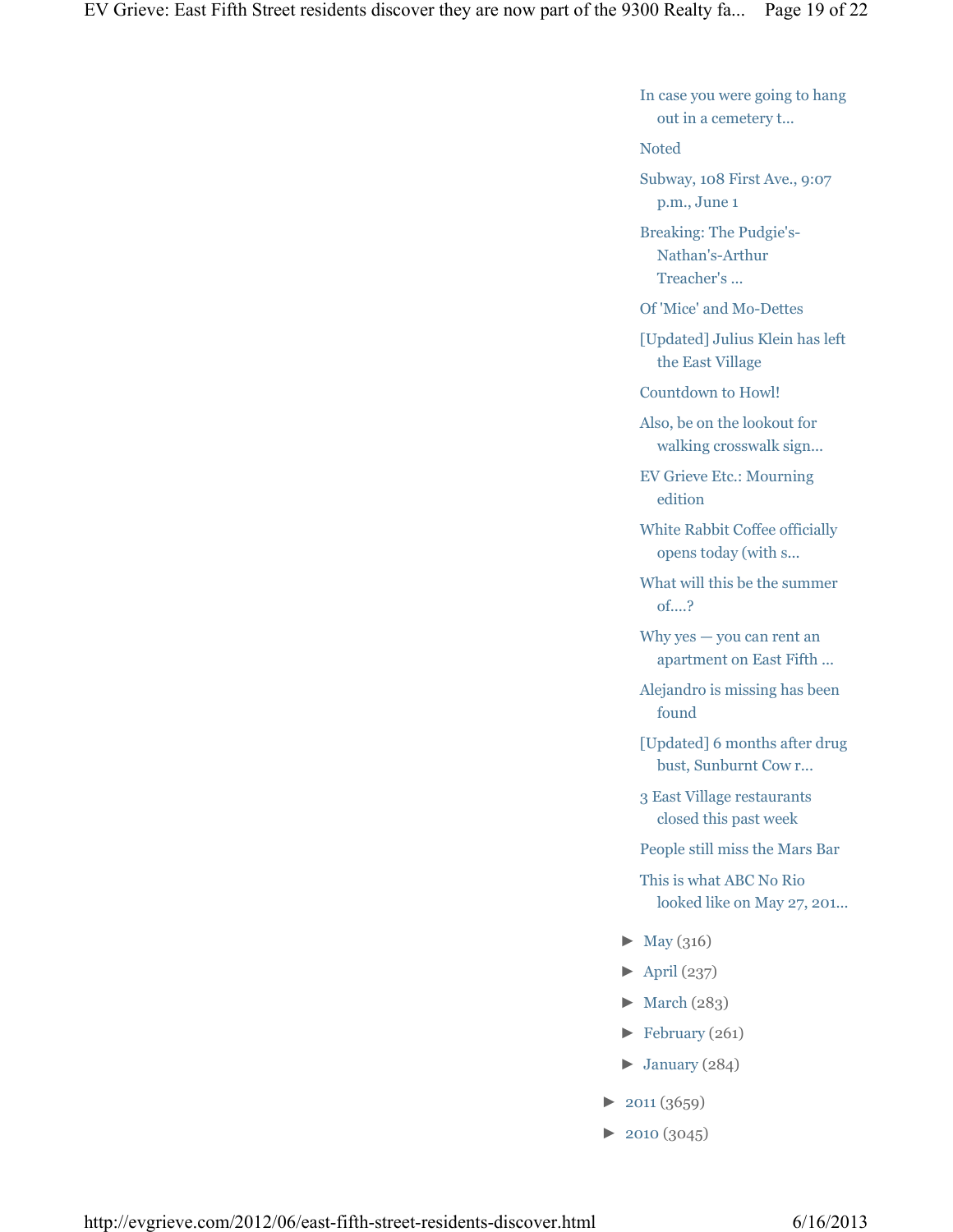- $\blacktriangleright$  2009 (2490)
- ► 2008 (1383)
- $\blacktriangleright$  2007(8)

#### P O P U L A R P O S T S



Updated] There is a woman who has been walking around the East Village topless

NSFW if you keep scrolling In the past two weeks, multiple readers have sent us emails asking if we had seen a woman walking around the ne...



The East Village rolls out welcome wagon for new Starbucks

Spotted on the plywood at the incoming Starbucks on First Avenue and East Third Street ... thanks to jdx for the photos...



## [Updated] We do not know what this is on St. Mark's Place

spotted by @thestarkonline on St. Mark's Place between First Avenue and Avenue A ... Uh... Good lord... And in the light of day... ...



## Everyone loves a really bad meatball sandwich!

EV Grieve reader MP sent this along from outside

JoeDough today on First Avenue near St. Mark's ... Heh. And here's the Yelp re...



### [Updated] Here comes the East River

East River Park just now... Via EVG reader John...

...and Crazy Eddie... About 10:30 ...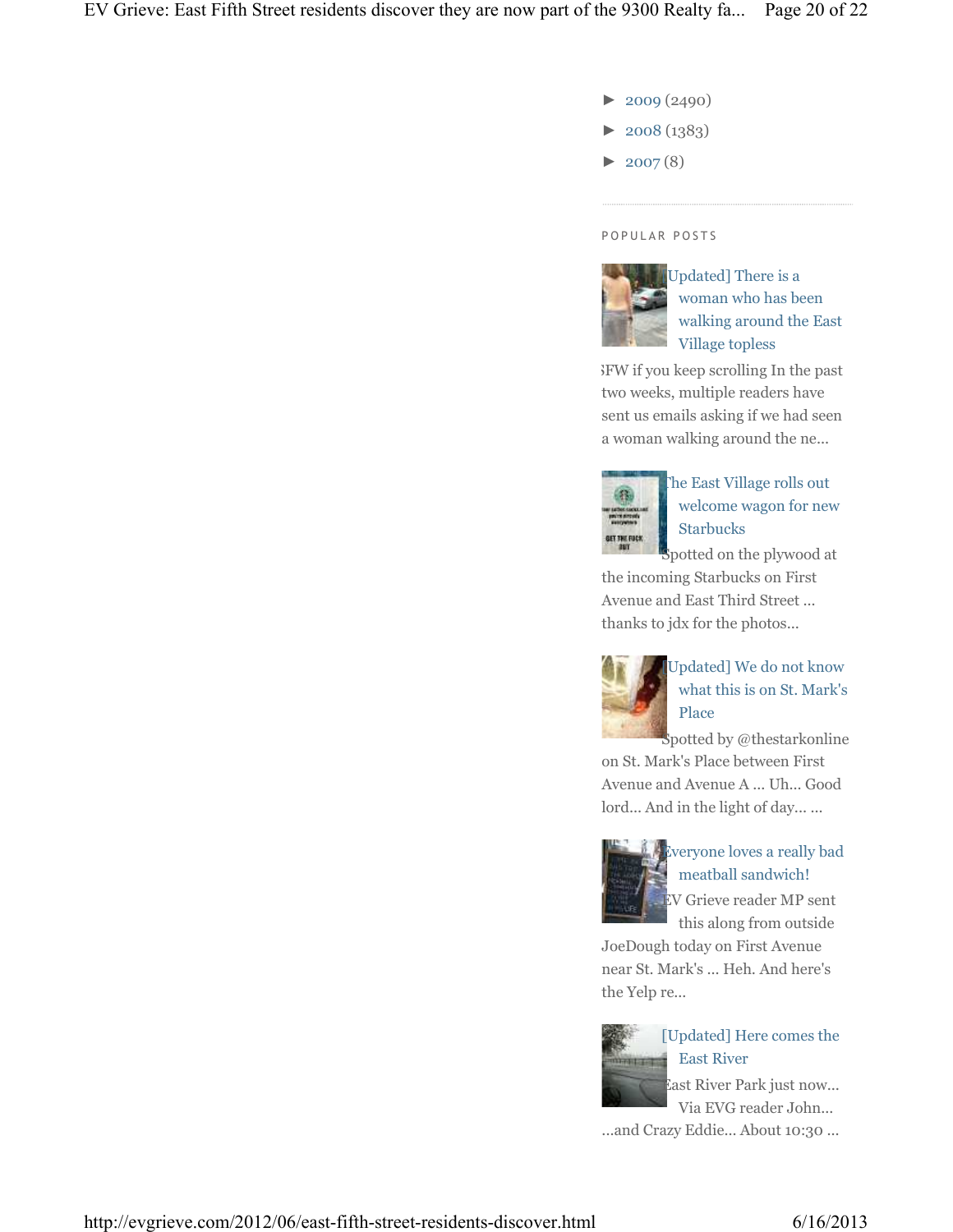via @ARaeAshcraft ... And 11 a.m. ... v...



Despite plea, landlord doubling rent on East Village family with cancer -stricken 2 year old

1 Sept. 22, members of the community came together to organize a fundraiser called "James Day" in First Park in support of James ...



# The Holiday Cocktail Lounge is closing Saturday night

[Ben Rosenzweig/ Grub Street ] We feared the worst when 75 St. Mark's Place went on the market last fall . Aside from several apartmen...



## On East Second Street, a sink hole and an Icicle Audi

Thanks to RyanAvenueA for this shot... of a large hole in the middle of Second Street near Second Avenue... Come spring, we'll move t...



# [Updated] d.b.a. owner Ray Deter in critical condition after bicycling accident

The folks at d.b.a. asked us to share the following message about Ray Deter, who owns dba on First Avenue as well as the locations in Willia...



# This was the line for McSorley's at 8:56 a.m., March 17, 2012

Hey, it's St. Patrick's Day. In case you didn't know already because your neighbors have recently discovered the Pogues. Anywa...